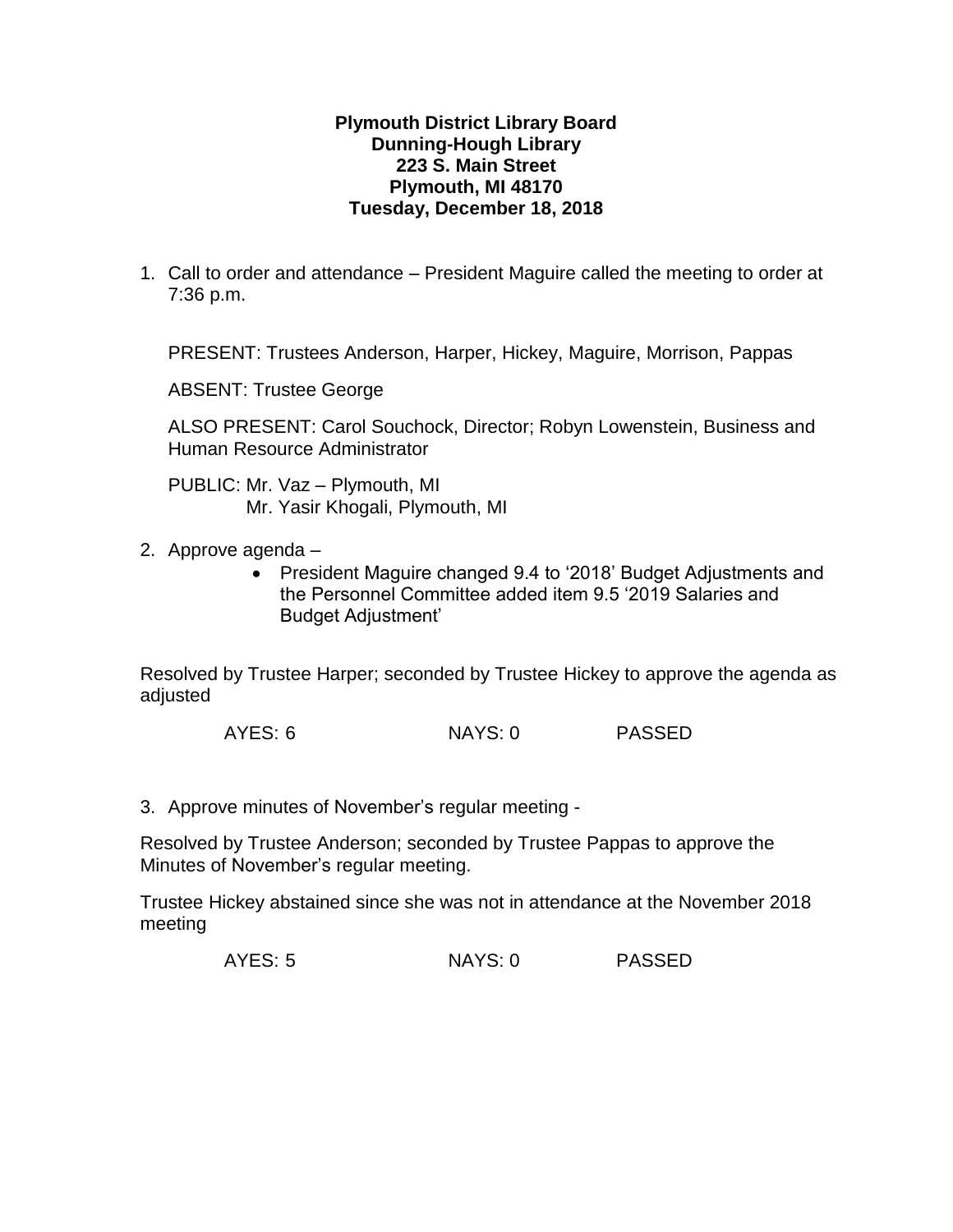- 4. Public comment
	- Mr. Vaz expressed his disappointment that his written comments were not included in the minutes. He also distributed a written copy of his comments. (Mr. Vaz's handout is available in the library's copy of the Dec. 2018 board packet. Please request assistance from Administrative staff for access.)
- 5. Financial report and list of November's bills
	- Director Souchock was pleased with the E-rate reimbursement from TLN
	- The Library is expecting its second grant payment from CFSEM in December. Trustee Hickey asked where the funds will be directed. Director Souchock said they are ear marked for Youth Services
	- The Friends of the Library have donated \$3,600 for new Teen chairs
	- Trustee Harper asked about the Library's receiving a higher amount of interest than budgeted. Business Manager Robyn Lowenstein said the Library cashed in a couple CD's. Instead of recording accumulated interest for 2019, the interest was recorded for year 2018

Resolved by Trustee Anderson; seconded by Trustee Hickey to accept the financial report

| AYES: 6 | NAYS: 0 | <b>PASSED</b> |
|---------|---------|---------------|
|         |         |               |

Resolved by Trustee Hickey; seconded by Trustee Anderson to approve for payment check numbers 27536 through 27637 and November's payroll and retirement transfers and monthly interest notices

AYES: 6 NAYS: 0 PASSED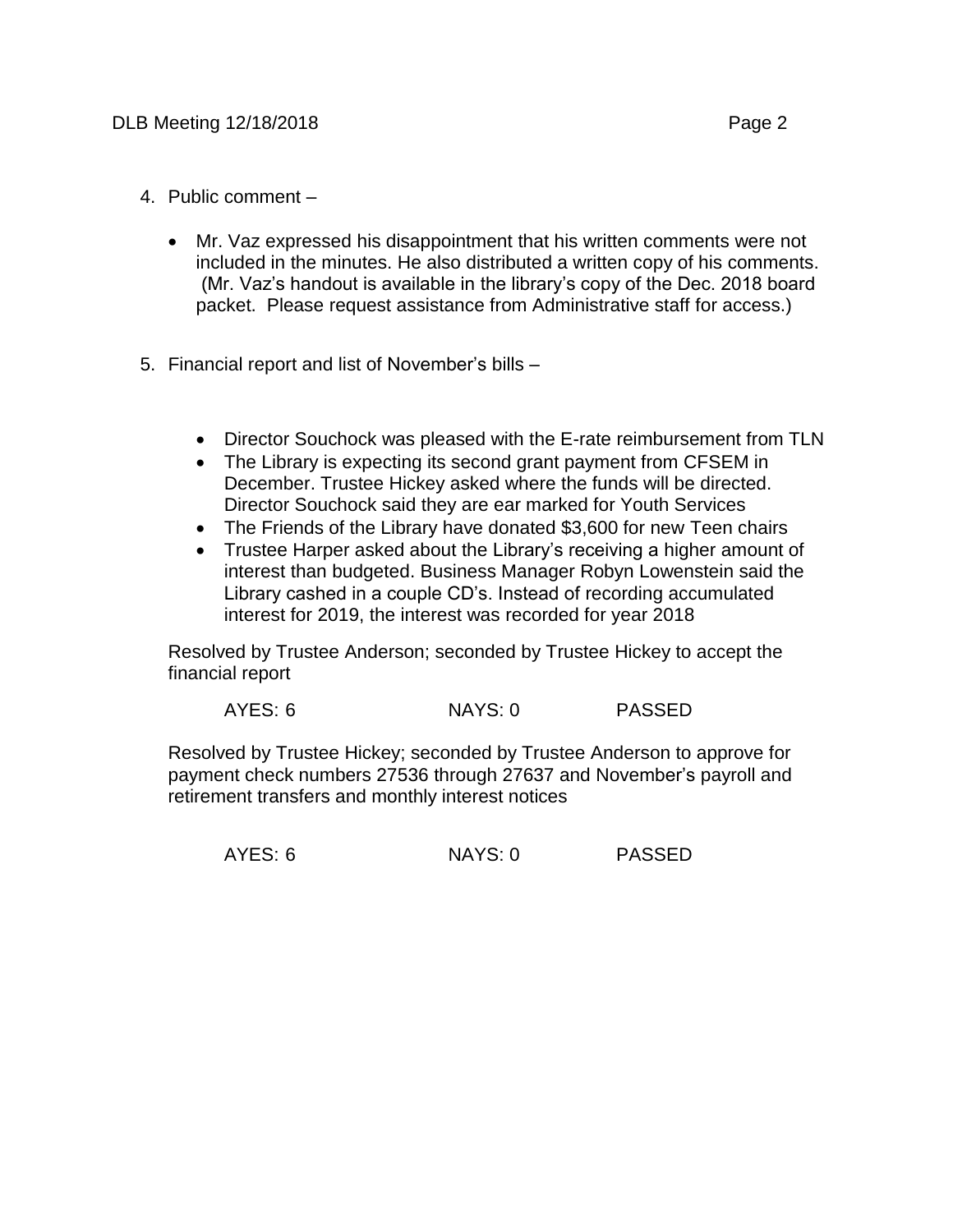- 6. Librarians' Report
	- Director Souchock said a CFSEM representative will attend the January 2019 board meeting. The representative will give the Board background information about CFSEM in general and specific information on the Library's account. The Friends of the Library have also been invited since they traditionally make an annual donation to the Library's CFSEM account
	- The Library's annual meeting, with the department's 2018 reports, is scheduled for February 2019
	- The Library provides AARP tax service. This is a high demand service and the scheduling process is time consuming. Susan Stoney, who is in charge of this service, has created a new sign up process which includes offering Open Houses, with coffee and donuts funded by the Friends. The objective is to register 100 or so at one time, instead of handling over 100 phone calls
	- Director Souchock recognized Trustee Kimberly Hickey for her loyal, dedicated service to the Plymouth District Library. She has been a Trustee of the Board since 1994 and is now retiring at the end of 2018
	- Technology Petting Zoo will be held December  $29<sup>th</sup>$  and December  $30<sup>th</sup>$ funded by Bosch. There will also be an animal show on December  $27<sup>th</sup>$  for the children
	- Trustee Hickey asked if the Library receives money from the State based on circulation. Director Souchock said the Library receives State Aid based on a variety of factors but not specifically based on circulation
	- 6.1 Trustee Reports
- 7. Committee Reports
	- 7.1 Building Committee
	- 7.2 Personnel Committee December 18 meeting
		- Trustee Anderson said the results of December  $18<sup>th</sup>$ 's meeting will be discussed in Agenda Item #9.5
	- 7.3 Goals Committee
- 8. Old Business
	- 8.1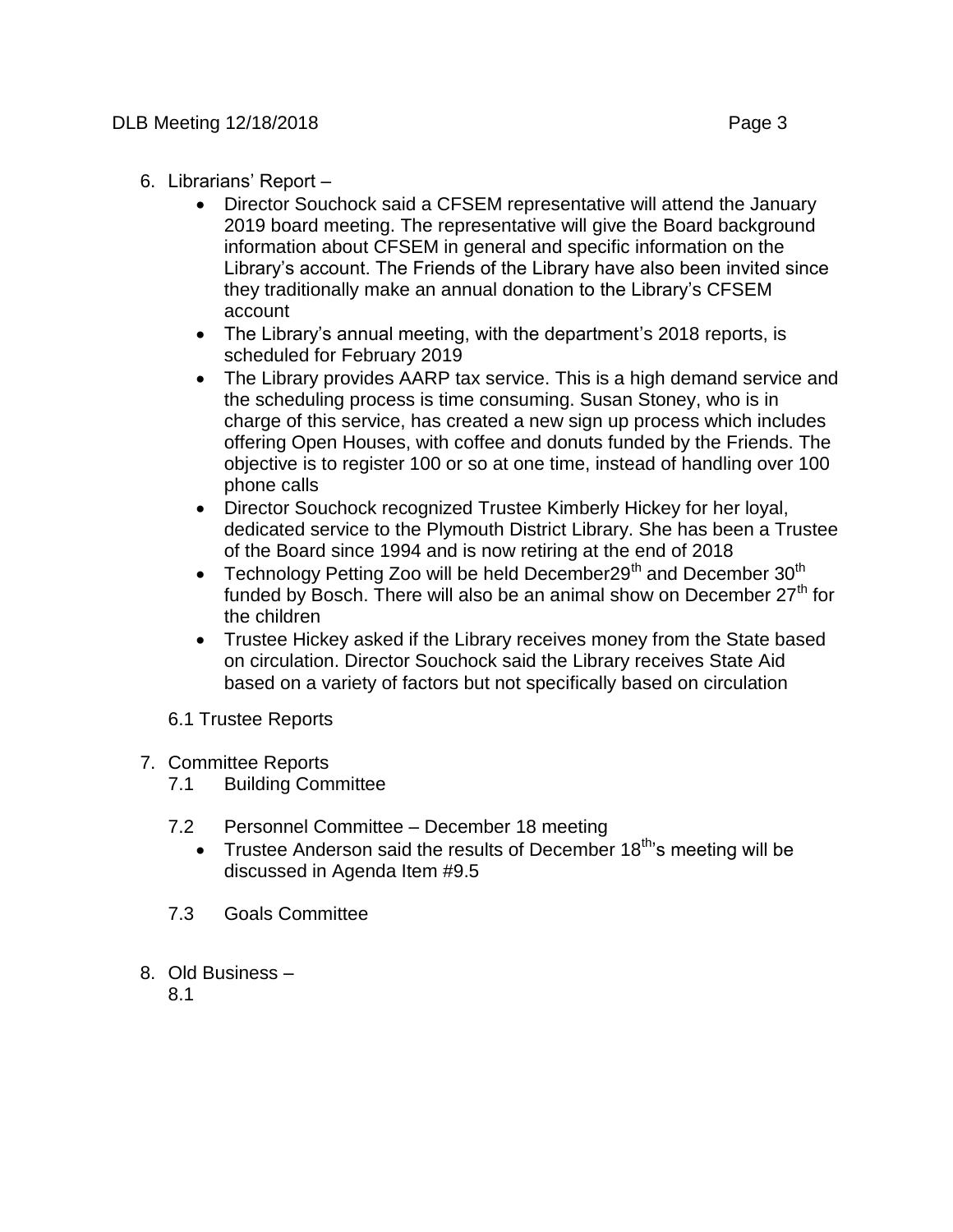9. New Business –

9.1 2019 Library Closings

Resolved by Trustee Hickey, seconded by Trustee Pappas, to approve the proposed list of Library Closings for 2019 and the New Year's Day, Wednesday, January 01, 2020

Roll Call:

| AYES: Trustees Anderson, Harper, Hickey, Maguire, Morrison, Pappas |  |
|--------------------------------------------------------------------|--|
| NAYS:                                                              |  |
| <b>ABSENT: Trustees George</b>                                     |  |

RESOLUTION DECLARED: PASSED

## 9.2 2019 Blanket Purchase Orders

Resolved by Trustee Hickey, seconded by Trustee Pappas, to approve the proposed list of Blanket Purchase Orders for Fiscal Year 2019

Roll Call:

| AYES: Trustees Anderson, Harper, Hickey, Maguire, Morrison, Pappas |  |
|--------------------------------------------------------------------|--|
| NAYS:                                                              |  |
| <b>ABSENT: Trustees George</b>                                     |  |

RESOLUTION DECLARED: PASSED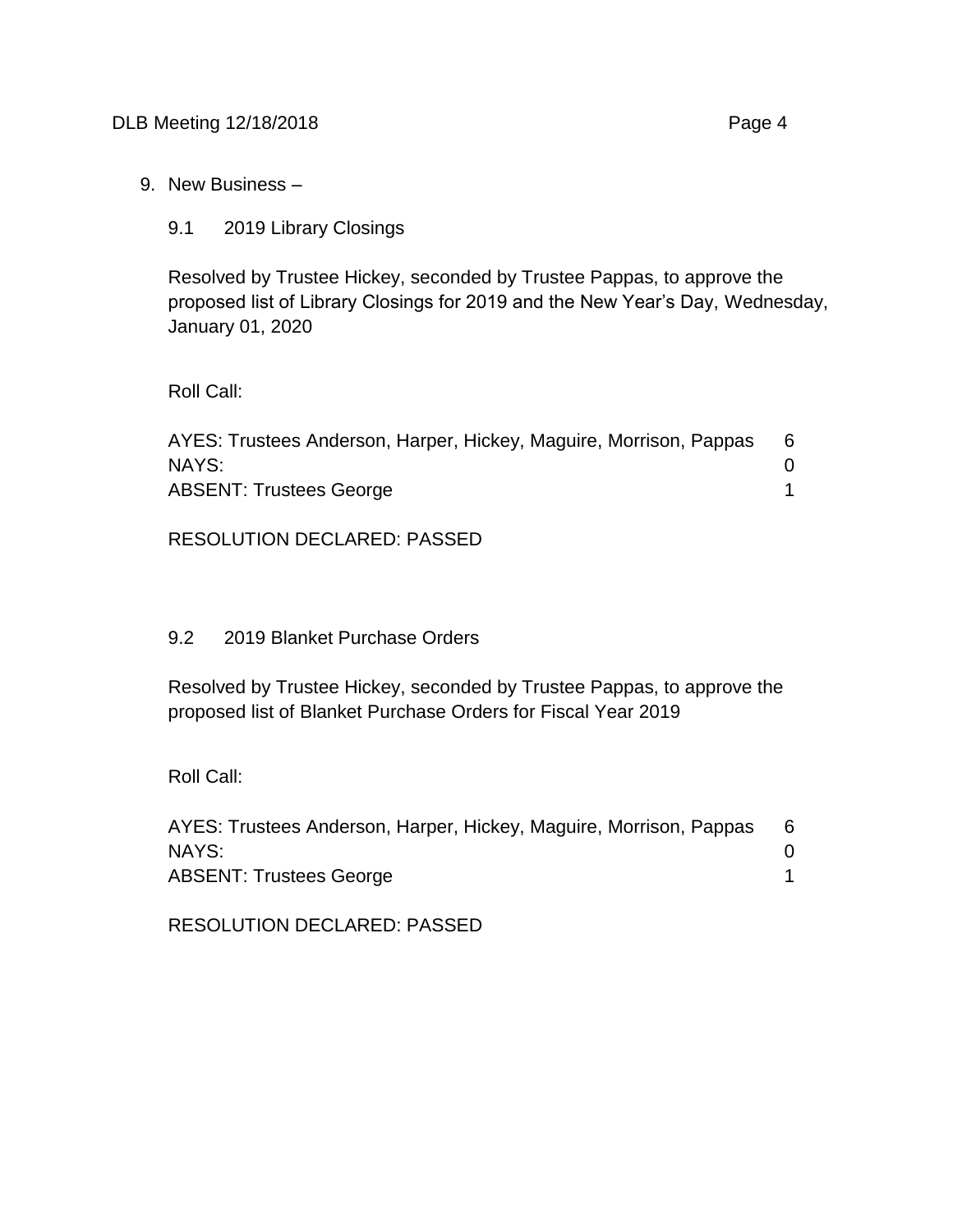## 9.3 2019 Library Board Regular Meeting Dates

Resolved by Trustee Anderson, seconded by Trustee Pappas, to establish the calendar of 2019 Regular Library Board Meetings and 2020 Annual Meeting on the third Tuesday of each month at 7:30 P.M.

AYES: 6 NAYS: 0 PASSED

- 9.4 2018 Budget Adjustments
	- Director Souchock reported on internal budget adjustments. No board action was taken
- 9.5 2019 Salaries and Budget Adjustment
	- Trustee Anderson informed the board that the Merces Report is reviewed every two years to see how the Library's salaries compare to other libraries. The committee has recommended an increase in salaries beginning January of 2019. In addition to general salary increases, the committee wishes to include funds for step increases. Therefore, a budget adjustment of \$90,000 is recommended
	- Trustee Harper made the comment that in the next review, 2020, the Library may not be in a position to increase salaries if additional funding is not available

Resolved by Trustee Harper, seconded by Trustee Pappas, to approve the Merces Pay Structure review with staff increases effective January 1, 2019

Roll Call:

| AYES: Trustees Anderson, Harper, Hickey, Maguire, Morrison, Pappas |  |
|--------------------------------------------------------------------|--|
| NAYS:                                                              |  |
| <b>ABSENT: Trustees George</b>                                     |  |

RESOLUTION DECLARED: PASSED